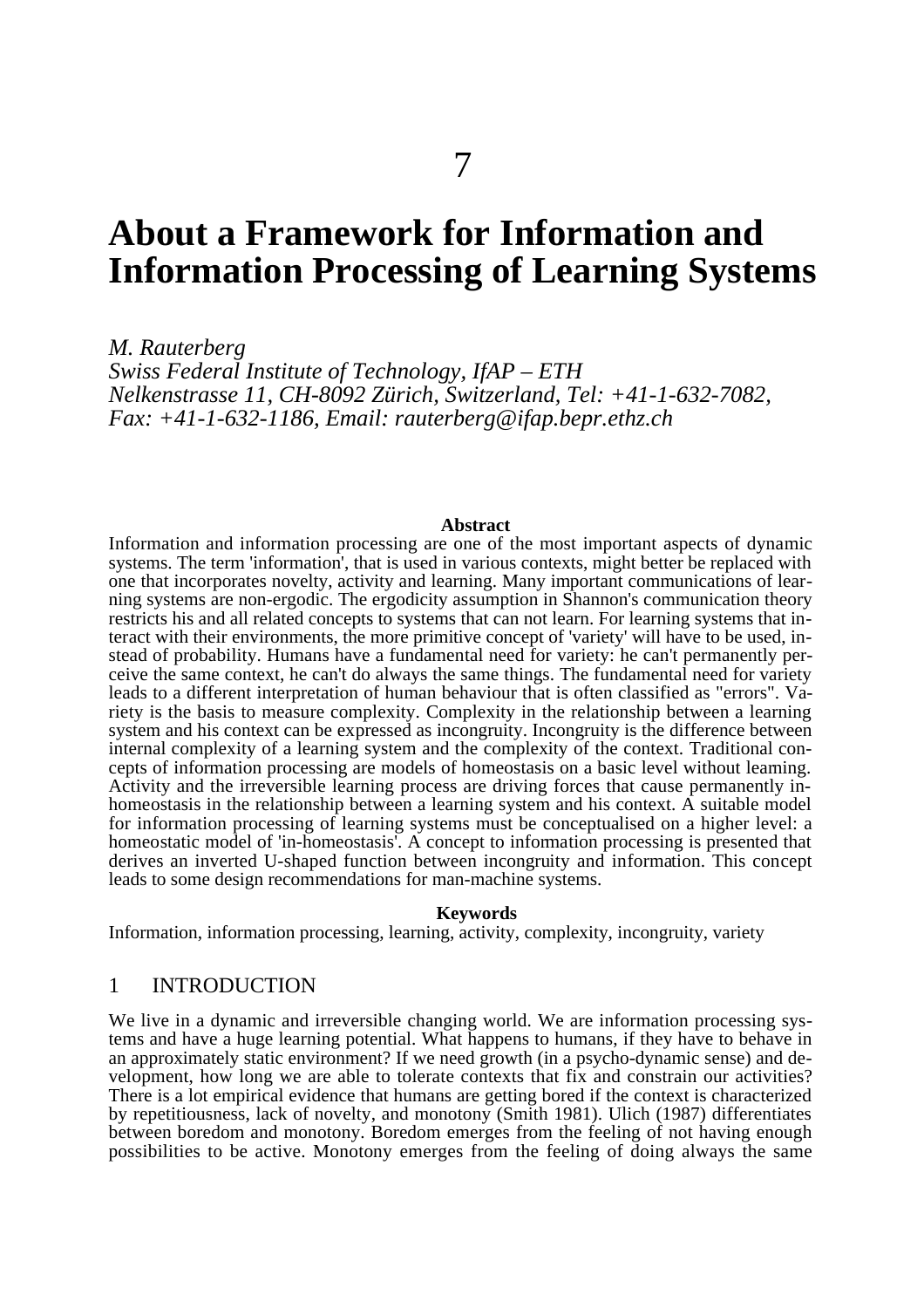things. "Monotony is a consequence of standardisation of the work process" (Ulich 1987, 8). On the other side, there is strong empirical evidence of stressed and over-loaded workers (Hockey 1983).

We have to realise and to accept that humans do not stop learning after end of school. We are compelled to learn and to make experiences our whole life. Human information processing can not be independent of this life-long learning process. In this sense, humans are open systems. In his law of requisite variety Ashby (1958) pointed out, that for a given state of the environment, an open system has to be able to respond adaptively, otherwise the adaptability and the ability of the system to survive is reduced. A learning system, without input or with constant input, either decays or (in the best case) remains the same. Learning and the need for variety implies, that with constant input variety the requisite variety of the system tends to decay over time. This is a strong argument against 'one best way' solutions in work design on a structural level (see also Ulich 1987).

#### 2 CONCEPTS OF INFORMATION

We can find in the literature different interpretations of the term 'information' (see Table 1). Several approaches from different point of views are done to clarify 'information' (e.g., TopsØe 1974, Dörner 1979, Folberth & Hackl 1986, Völz 1991 and Fuchs-Kittowski 1992).

**Table 1** Survey of six interpretations of 'information' found in the literature

| 1.) Information as a message                | (syntax)    |
|---------------------------------------------|-------------|
| 2.) Information as the meaning of a message | (semantic)  |
| 3.) Information as the effect of a message  | (pragmatic) |
| 4.) Information as a process                |             |
| 5.) Information as knowledge                |             |
| 6.) Information as an entity of the world   |             |

If we try to apply information theory to human behaviour, then we have to integrate activity, perception, and learning. In this proposal we are looking for an interpretation of 'information', which is compatible with concepts of activity and learning. Going this way, we hope to avoid the paradox of 'new' information. Information before and after the reception of a message is not the same! Different concepts are introduced to 'solve' this paradox (see Table 2).

| Table 2 Terms to describe the amount of information of a message before and after reception |  |  |  |  |  |  |
|---------------------------------------------------------------------------------------------|--|--|--|--|--|--|
|---------------------------------------------------------------------------------------------|--|--|--|--|--|--|

| before reception                  | after reception         | Author                |
|-----------------------------------|-------------------------|-----------------------|
| degree of freedom of the decision | content of the decision | <b>HARTLEY 1928</b>   |
| uncertainty                       | certainty               | <b>SHANNON 1949</b>   |
| uncertainty                       | information             | <b>BRILLOUIN 1964</b> |
| potential information             | actual information      | ZUCKER 1974           |
| entropy                           | amount of information   | <b>TOPSØE 1974</b>    |
| information                       | exformation             | NØRRETRANDERS 1991    |

Streuffert and Streuffert (1978, 105) differentiate between 'information load' (the quantity of information per unit time), 'eucity' (the success component of information), and 'noxity' (the failure component of information). "Where noxity requires taking an action over again, thereby increasing current load by adding action requirements, eucity is likely to decrease load. Irrelevant information will be equivalent to load only with regard to some of the activities in which a person is engaging at the present time" (Streuffert and Streuffert 1978, 105).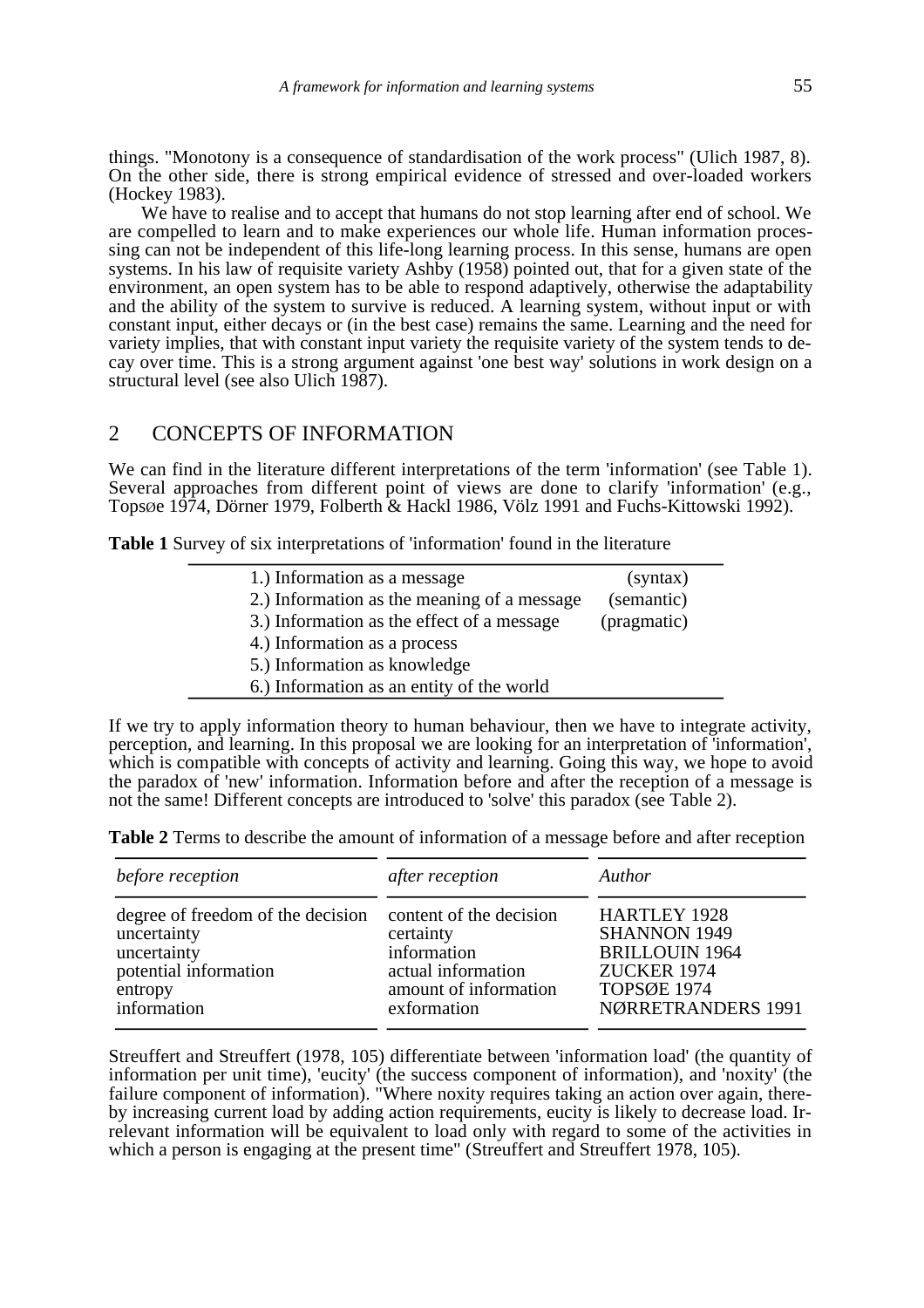

**Figure 1** Three visual pattern of increasing 'entropy' or 'information' from left to right.

The modern discussion of information and complexity in the context of physics (cf. Zurek 1991) is based on the following paradox: Nearly all measures of information increase monotonously with complexity of the stimulus pattern (see Figure 1; cf. Grassberger 1986). But, the subjective impression of each observer is that the middle pattern contains the maximum of information, and not the left or the right pattern! There must be an inverted U-shaped function between subjective 'information' and the information measured by entropy or complexity. The approaches of the physicists to overcome this paradox seem to be not convincing, because most researchers in this community are constrained by their implicit goal to look for an *observer independent* solution (cf. Crutchfield and Young 1991).



**Figure 2** Two different sources for perception: the 'input channel' of the context and the 'internal source of stimulation' of the system.

The concept proposed in this paper assumes, that information processing is an interactive concept and observer dependent. We also try to enclose perceptual and behavioural aspects. We suppose further on, that the stimulus effects of the environment (or context) interact with the real or potential complexity of the receiver. The context can be (1) the environment beyond the human skin, (2) the neural stimuli of extremities (e.g., arm and leg movements, motor restlessness), and (3) mental processes like 'daydreaming', etc. We call all perceivable stimuli that are generated *inside* the system, the 'internal source of stimulation' (see Figure 2). So, the complexity of the context  $(C\ddot{C})$  is the sum of the environmental complexity  $(EC)$  and of the bodily complexity (BC; e.g., measured by the level of arousal). The complexity of the receiver is limited to the internal complexity of his task related memory or mental model (MC).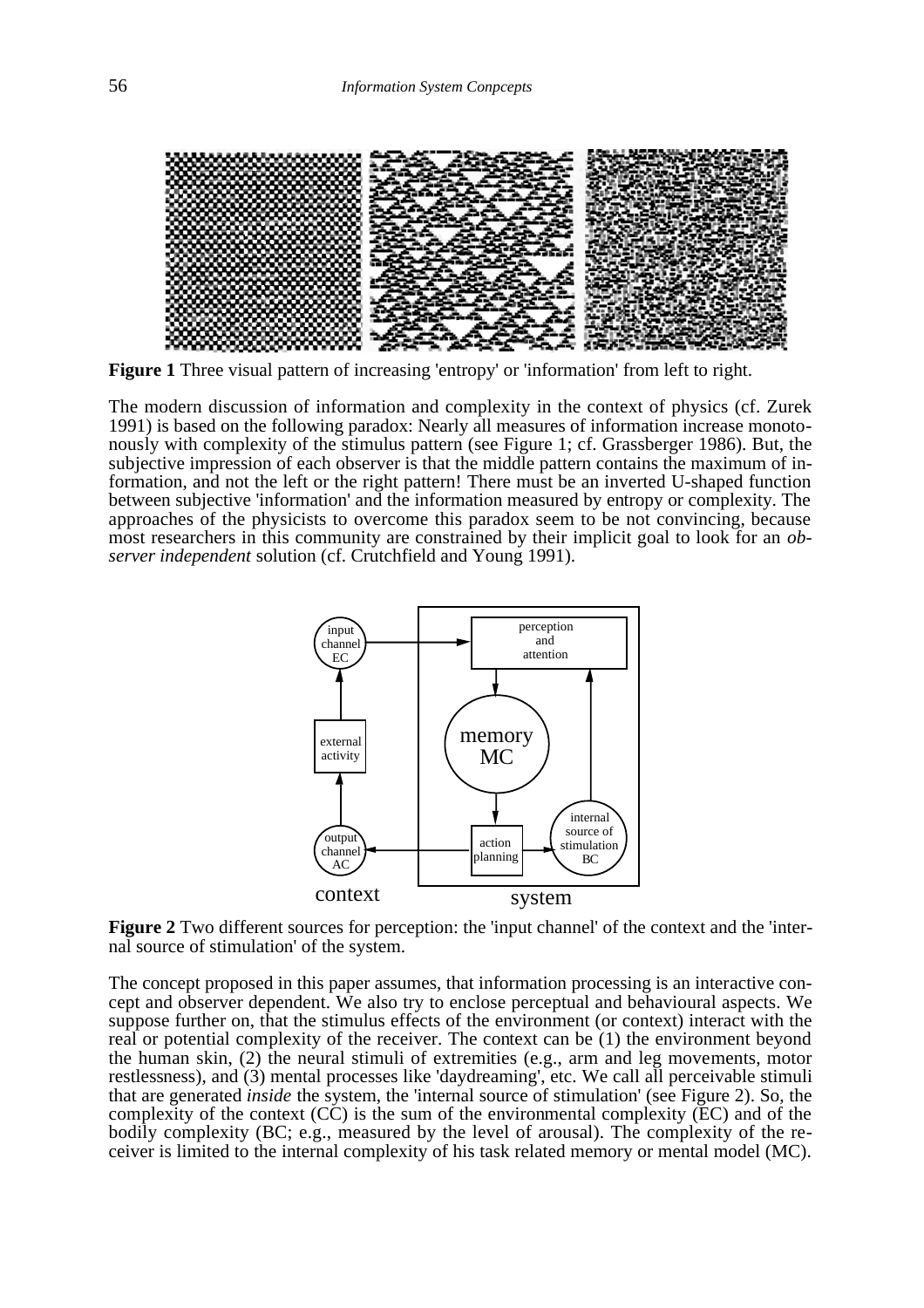At least, we have a human in mind that is motivated to attend to the stimuli and is motivated to respond in some meaningful fashion to the situation of which the stimuli are a part. Attention as one perceptual aspect is closely coupled with arousal.

#### 3 AROUSAL AND ATTENTION

The fundamental law that relates performance to arousal is the Yerkes-Dodson law (Yerkes and Dodson 1908). This 'law' stated that the quality of performance on any task is an inverted U-shaped function of arousal, and that the range over which performance improves with increasing arousal varies with task complexity. A simple task needs a higher amount of arousal than a more complex task to reach a maximal quality of performance. We can conclude that there is -- overall at the time -- a limited capacity to handle complexity. The limit is the sum of two parts: (1) the contextual complexity CC (e.g., a given task complexity EC and/or a given level of arousal BC); and (2) the internal complexity of the memory MC.

If the external complexity of the environment EC decreases, then the complexity BC must increase to guarantee optimal quality of task performance. To increase BC, Smith (1981) describes various 'coping' strategies: drugs (e.g., caffeine, nicotine), motor restlessness, daydreaming. So, human perception of contextual complexity can be affected either by the content of the external 'input channel', or by the content of the 'internal source of stimulation' (see Figure 2). Now we can very easily relate the typical effects of drugs to three types of intended stimulation: (1) increase of action planning and activity (AC: e.g., cocaine), (2) increase of internal stimulation (BC: e.g., caffeine, nicotine), and (3) increase of perceptual range of the input channel (EC: e.g., LSD).

On one side, the external complexity EC can be increased through activity (AC, see Figure 2): exploration, response variability, and -- as last possibility -- withdrawal from boring situation. On the other side, Dörner et al (1988) assume that arousal correlates with the whole 'mental set of actual intentions' (MSI). If this assumption is correct, then we deduce that the complexity of MSI is an important part of BC. Stress through 'informational' overload is the increase of BC caused by the enhancement of MSI complexity. The empirical evidence reviewed in Kahneman (1973, 28-42) suggests that a state of *high arousal* is associated with the following effects: "(1) narrowing of attention; (2) increased liability of attention; (3) difficulties in controlling attention by fine discriminations; and (4) systematic changes of strategy in various tasks." Kahneman relates attention only to the external 'input channel' (EC, see Figure 2). So, if the perceived complexity of the 'internal source of stimulation' (BC) is high (e.g., high arousal), then the perceptual capacity of the external 'input channel' (EC) is low (e.g., narrowing of attention, loss of fine discriminations, cf. Hockey 1983, chapter 1).

On the other side, a state of extremely *low arousal* may cause: (1) a failure to adopt a task set; (2) a failure in the evaluation of one's performance, resulting in an insufficient adjustment of the investment of capacity to the demands of the task. We will see later, that humans in a state of extremely low arousal primarily try to cope with this situation by increasing stimulation (external and/or internal) or, if an increase is not possible, escaping.

#### 4 ATTENTION AND ACTIVITY

To determine the point of visual attention, several studies measured eye movements. There are much unsolved problems to correlate eye movements with higher psychological processes. But, 'eyes as output' are one of the best empirical sources. Kahneman (1973, 64-65) distinguishes three types of eye movements:

(1) *Spontaneous looking*, which is governed by the so-called 'collative' features of stimuli (novelty, complexity; see Berlyne 1960). Responses to such stimuli are 'enduring dispositions', rooted in the innate tendency to respond to contours, and toward moving objects.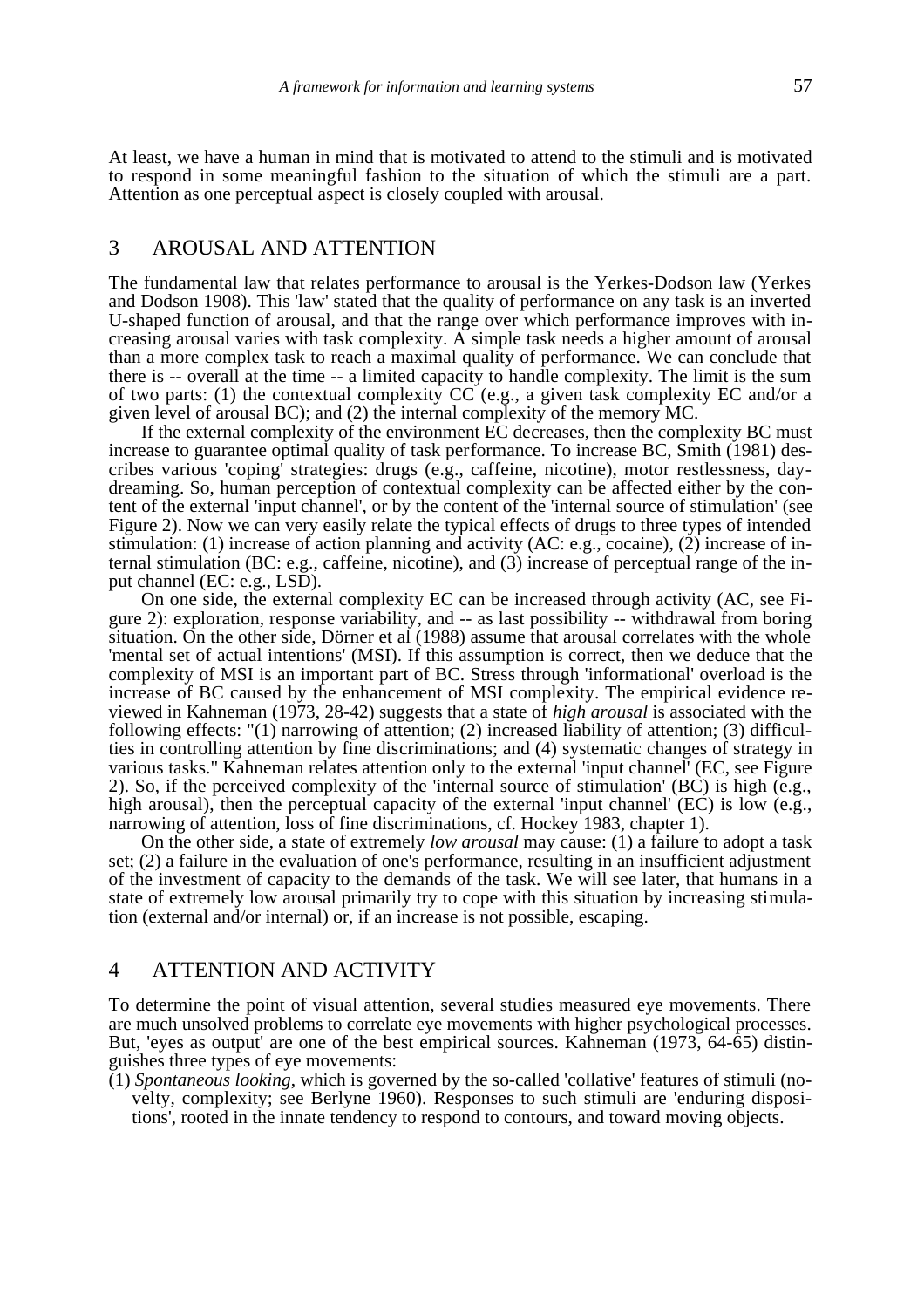- (2) *Task-relevant looking* is viewed as an allocation problem. It is a characteristic of the eye in that it has sharp vision at its centre or fovea, while peripheral vision is increasingly less distinct on outwards. Parafoveal vision is very sensitive to movements. Sharp vision occurs in sequential glances. The problem of where next to look is resolved through the interaction of task constraints and the visual context.
- (3) Looking is a function of the *changing orientation of thought*. Eye movements of this type seem to reflect the overall transitions between stages of thought, even when the location, where the human is looking, cannot possibly offer any 'new' information. The eye movements during thought seem somehow to be related to the balance of activity between the two hemispheres, the rate of mental activity generally.

Brown and Gregory (1968, 810) concluded from their experimental results for attentional responses of humans to visual patterns, "that time spent viewing non-representational patterns: (a) increases as complexity, and especially the amount of contour defining the pattern, increases; and (b) roughly describes an inverted U-shaped function with increasing amounts of 'information' (a term which might better be replaced with one which incorporates novelty and related concepts with information-theoretic concepts), with the course and peak of the function being governed by the point(s) at which the observer alters the 'level of exactness' at which he abstracts the information."



**Figure 3** The three parts of the context that relate to perception: known structures (KS), new structures (NS), and unknown structures (US).

The range of perceivable stimuli is divided into three parts: known structures and stimuli (KS), new structures and stimuli that are -- actually or potentially -- perceivable (NS), and unknown stimuli that are unknown and therefor not perceivable (US; see Figure 3). At the moment it is unclear, how to get the dividing line between NS and US. The dividing line depends probably on the stored knowledge and learning strategies. What happens, if practice and learning increase KS by chunking? If we assume, that KS plus NS is about constant and KS increases over time, then NS must decrease. This seems to be not very attractive, even if this can sometimes happen. Perceptual chunking means to reduce complexity in NS and to increase complexity in KS. We call the range of KS plus NS the 'openness to the whole context': the *perceptual range* (PR). The attention controls the selection and reconstruction process of stimuli in PR. An empirically good validated effect runs as follows: the longer you are looking on something, the more you are going into details. The transfer rate from NS to KS is probably correlated with the learning rate.

Neisser (1976) distinguish between 'available information' and 'potential available information'. It is unclear, which mapping to our three parts is correct: (1) 'available information' is KS plus NS, and 'potential available information' is US, or (2) 'available information' is only KS, and 'potential available information' is NS plus US. The most interesting question is: What does the transfer from US to NS look like? One possible answer is behavioural activity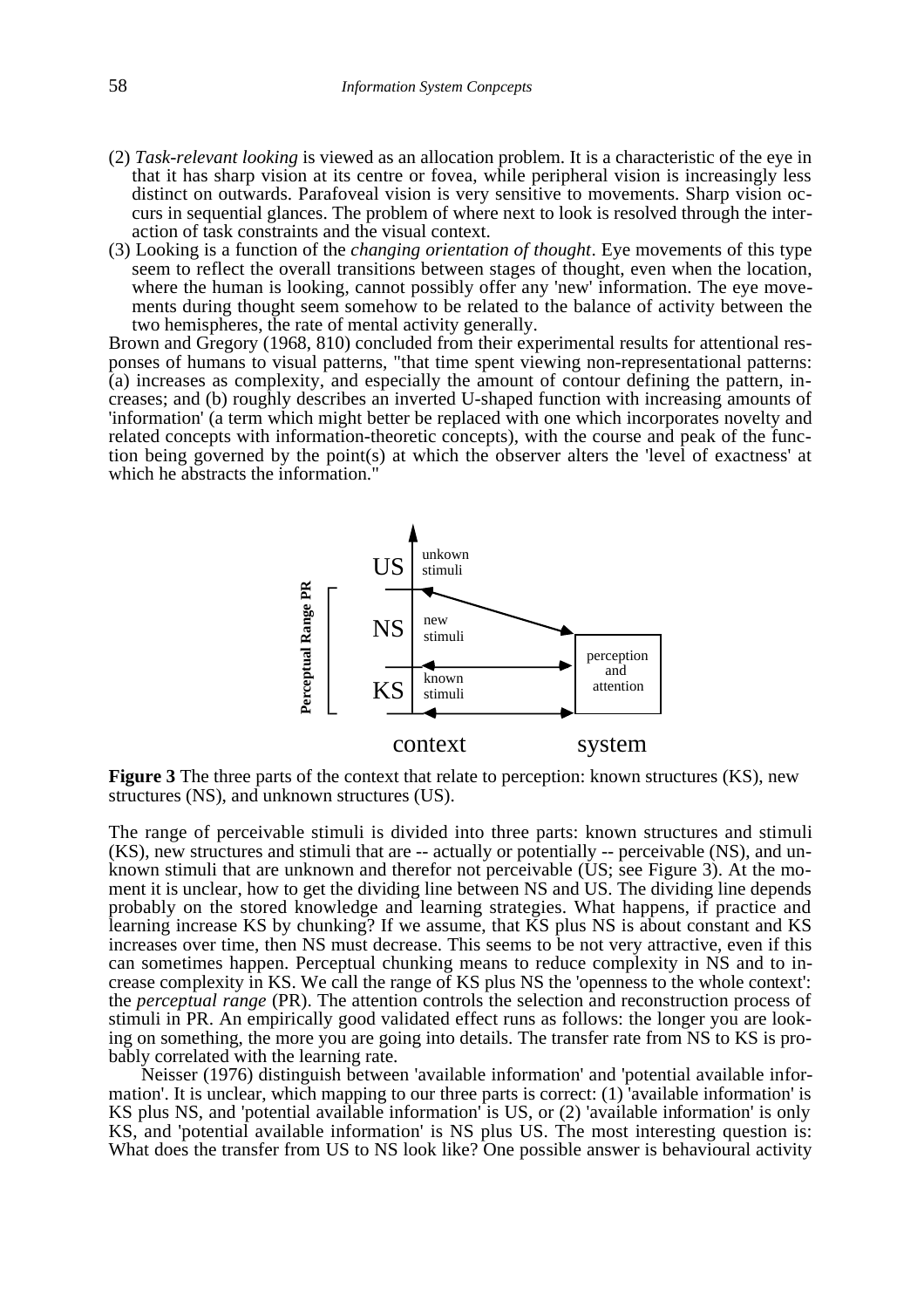based on exploration or on supervised learning and training. Each activity is semantically underspecified! Nobody can foresee all unintentional side effects of his or her actions.

Attention depends strongly on our experience with the situation. Card (1982) could show that in man-computer interaction users form perceptual chunks as a result of practice. The same results are reported by Furst (1971). Möckl and Heemsoth (1984) proved the hypothesis that the degree of knowledge about a biological motion pattern (shot putting) determines the location of eye fixations. They found that the mean number of fixations at points with maximal information increased with increasing knowledge about the motion pattern. Points of maximal information were defined by an extra group of experts (coaches) about the performance of the motion. Thomas and Lansdown (1963) could show that radiologists have a more specific fixation pattern looking at a radiology picture than at an unknown ink blot.

From these empirical results we can derive two possible conclusions: (1) the amount of socialisation and experience is negatively correlated with openness to the whole context; or, (2) the amount of socialisation and experience reduces complexity of new stimuli (NS) through chunking to keep the rest of the perceptual range (PR) free for new and unknown stimuli. Following the last interpretation we can say that humans are self optimising systems, which try to adapt to the context (Reynolds and Jones 1978). The different attractors for optima are constrained by the various kinds of knowledge sources: culture, organisation, task, and parts of our genetic, psycho-physiological and mental structure. These sources determine what is important and what not, and where to turn attention to. In this sense we follow a 'soft' constructivistic perspective

In a first step we replace the term 'complexity' with the term 'incongruity'. Our second step is to relate 'information' to 'incongruity'. Finally we present a suggestive relationship between 'incongruity' and 'information' based on behavioural activities to incorporate novelty and learning.

#### 5 ACTIVITY AND INCONGRUITY

Investigators of novelty assume, that living systems (like mammals, especially humans) are motivated by an information seeking behaviour. In situations, which are characterized by sensory deprivation, humans are intrinsically looking for stimulation. They increase the complexity of the context or the perception of it. On the other side, humans try to avoid situations with a high amount of stimulation, dissonance, or stress (cf. Reynolds and Jones 1978).





Hunt (1963) designated the amount of increased complexity as 'incongruity'. We shift the semantic and theoretic problems from incongruity to complexity. Doing this, we can define in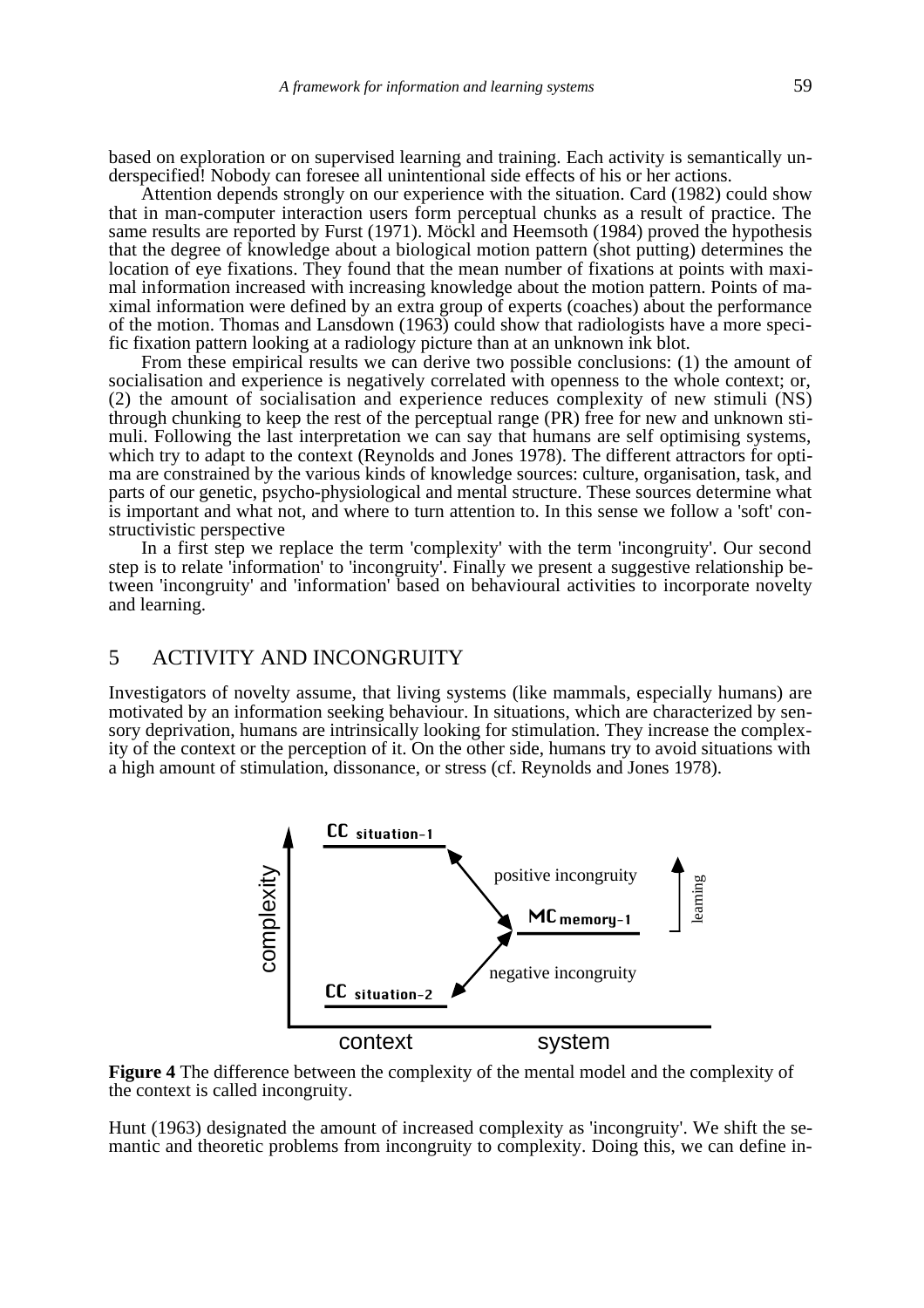congruity in a more precise way. Incongruity (I) is the difference of contextual (CC) and internal complexity (MC, see Figure 4).

$$
"Incongruity" \tI := CC - MC \t(1)
$$

If the complexity of the memory or mental model MC is less complex than the complexity of the context CC, then humans try to optimise this *positive incongruity*. Seeking and explorative behaviour starts, when the positive incongruity sinks below an individual threshold or changes to negative incongruity (deprivation). Behaviour of avoidance can be observed, when the positive incongruity exceeds an individual threshold (dissonance, stimulation overflow). Most of daily situations can be characterised by a certain degree of positive incongruity.

One unsolved problem is to find -- from the users' point of view -- a good measure for the complexity of the *perceived* context (the perceptual range PR). This problem is difficult, because we have to differentiate between the known and pre-structured part of perception based on learned mental schemata (KS) and the unstructured and not predictable part, which enable the human to integrate really new aspects (US) into the stored knowledge. Attention and learning influences directly the shift from US to KS.

#### 6 THE MEASUREMENT OF COMPLEXITY

In man-computer interaction we are able to measure the complexity of human behaviour (e.g., explorative activities; see Rauterberg 1993). With some plausible assumptions we are also able to estimate the complexity of users' mental model (MC), too (see Rauterberg 1992). What is the main concern of a user interacting with a technical system? The user must build up a mental representation of the system's structure and gain knowledge about the task relevant functions of this system. Furthermore, he must learn the "language", i.e., a set of symbols, their syntax, and operations connected to them, to evoke interaction sequences (the interactive "processes") related to task and sub-task functions. Thus, the user's representations of the system structure are models of a virtual machine.

A "virtual machine" is defined as a representation of the functionality of a system (functional units and their behaviour). The most important point for the user is the relation between task and machine, rather than the internal structure of the machine's system. Consequentely, the task for the human factors engineer is to model a suitable interface as a representation of the virtual machine that can serve as a possible mental representation for the user.

The symbolic representation of the machine system consists of the following elements: 1. Objects (things to operate on), 2. operations (symbols and their syntax), and 3. states (the "system states"). The mental model of the user can be structured in representing objects, operations, states, system structure, and task structure.

#### **6.1. The basic idea**

Given a finite action space, each state corresponds to a system context, and each transition corresponds to a system operation. A trace (= sequence) of states and transitions in this action space can describe a complete or partial task solving process. Each finite trace in the action space is called a "process". A task solving process contains three different kinds of information: (1) all necessary states and transitions itself, (2) the amount of repetition of each necessary state and transition, and (3) the sequential order of all these states and transitions.

Finite state transition nets can be completely described with Petri nets, which have a clear semantic (Peterson 1981). A Petri net is a mathematical structure consisting of two non-empty disjoint sets of nodes, called S-elements and T-elements, respectively, and a binary relation F, called the flow relation. F connects only nodes of different types and leaves no node isolated. Petri nets can be interpreted by using a suitable pair of concepts for the sets S (signified by a circle "( )") and T (signified by a square "[ ]") and a suitable interpretation for the flow relation F (signified by an arrow "->"). The means/activity interpretation allows one to describe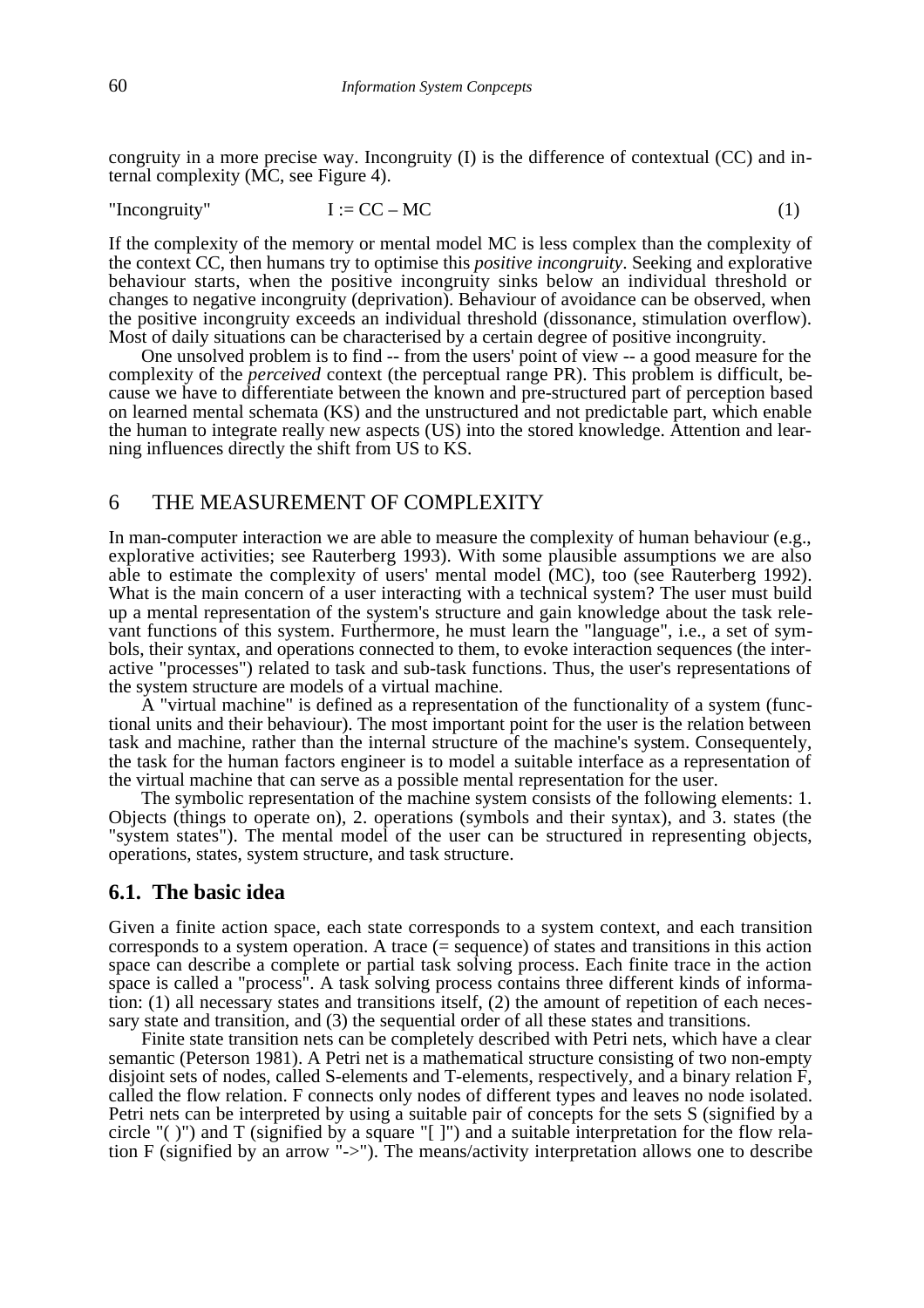the static structure of a system with several active and passive functional components: means  $(S)$  = real or informational entity, and activity  $[T]$  = (repeatable) action of a system. The flow relation F signifies:  $[a] \rightarrow (m)$ , the activity  $a'$  (e.g. a system operation) produces means 'm' (e.g. a system state); (m)  $\rightarrow$  [a], activity 'a' uses means 'm'.

The main operations (relations) between two nets are abstraction, embedding and folding (Genrich, Lautenbach and Thiagarajan 1980). The "folding" operation is the basic idea of the alternative approach presented in this paper. Folding a process means to map S-elements onto S-elements and T-elements onto T-elements while keeping the F-structure. The aim of the "folding" operation is to reduce the elements of an observed empirical task solving process to the minimum number of states and transitions, with the reduced number of elements being the "performance net". Folding a task solving process extracts the embedded net structure and neglects the information of the amount of repetition and of the sequential order (see Figure 5).



**Figure 5** The nine observed elementary processes of an example process and the folded Petri net generated by AMME. Right side above: semantic labels of all states and transitions.

The shortest meaningful part of each process is an "elementary process":  $(s') \rightarrow [t'] \rightarrow (s'')$ . If the observable behaviour can be recorded in a complete  $\ldots$  > (state) -> [transition] -> (state) ->... process description, then the analysis and construction of the net structure of this process can be done by counting the number of all different states (#DS) and different transitions (#DT) used, or to mark the frequencies of each state and transition used in the process on a list of all possible states (transitions, resp.). But, if the observable behaviour can only be recorded in a more or less incomplete process description (e.g. ...-> (state) -> [transition] -> [transition]  $\rightarrow$ ...; or ... $\rightarrow$  (state)  $\rightarrow$  (state)  $\rightarrow$  [transition]  $\rightarrow$ ...), then the analysis and construction of the net structure of this process are difficult: one has to find out the correct state (transition, resp.) between two transitions (states, resp.). Unfortunately, this is the most frequent case in practice. For these cases automatic tool support is necessary.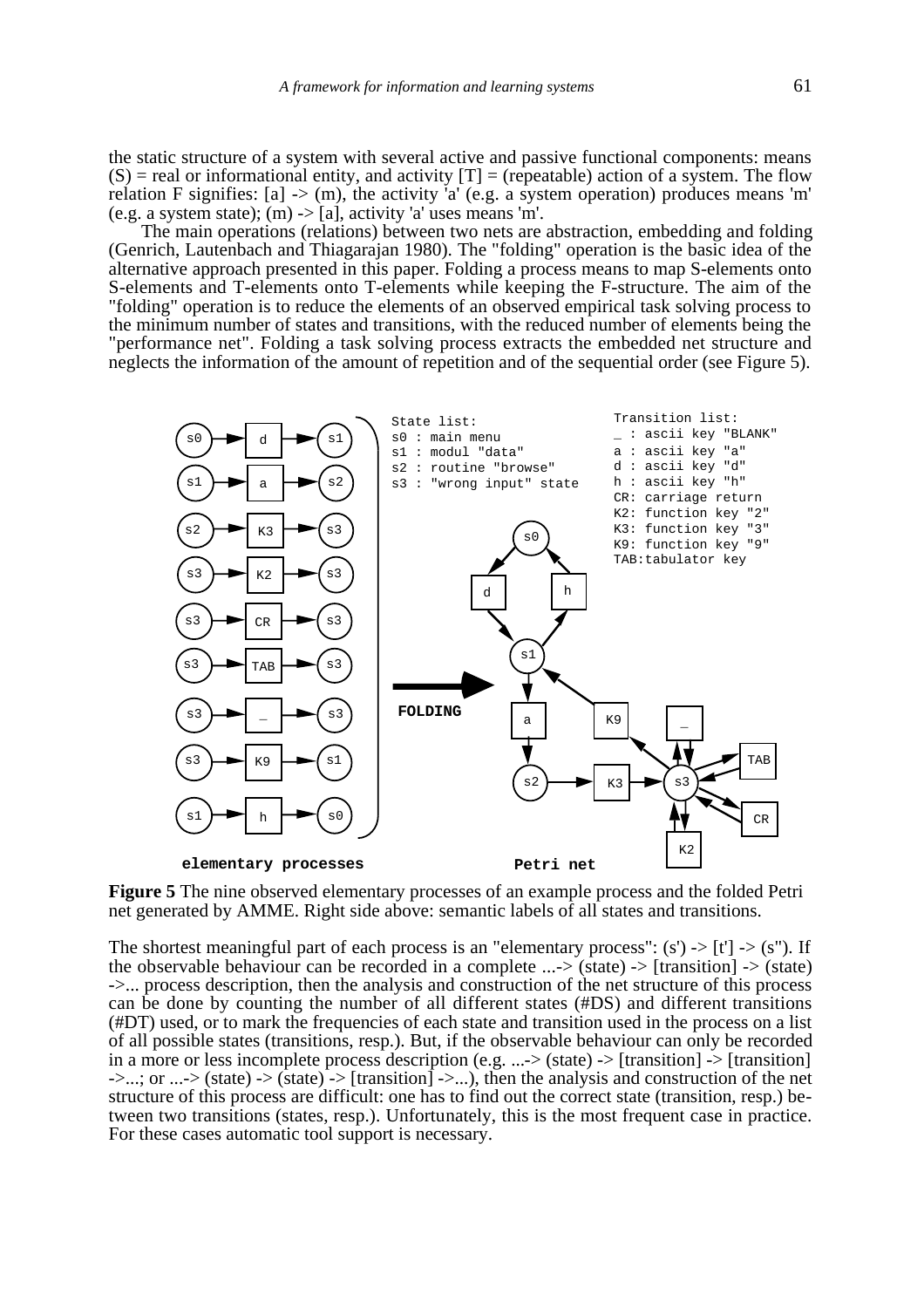#### **6.2. Net extraction with AMME**

The program AMME (Automatic Mental Model Evaluator) is a tool which offers computer aided support in analysing incomplete recorded processes. This obstacle can be overcome with a description of the complete state transition space in advance, which can be used by the tool AMME to control the correct interpretation of the incomplete process description.

First of all the investigator has to define a *state list*: a complete description of all states of the interactive system. All possible transitions between different or equal states restrain the action space of the user. One special transition must be taken into account: the "empty" user action. This is the case when the system automatically changes from one state to another without any user input.

Second, the investigator has to determine a complete action list as a *pre-post state matrix*: a description of all allowed user actions (resp. transitions) changing the actual system state (pre state) to the post state; pre and post states can, but must not be different. The pre-post state matrix is a compact and complete description of all possible elementary processes in the action space.

The program AMME looks for all elementary processes in the sequence, counts the frequency of each observed elementary process to analyze first order Markov chains, and writes this information in the output file with the "frequency matrix". The composition algorithm (the folding operation) of AMME is now able to build up the embedded Petri net combining all observed elementary processes. The result of the folding operation of an example sequence is the Petri net given in Figure 5. This special net with four different states (#DS) and nine different transitions (#DT) is the minimal net structure we need to reproduce all elementary processes given in Figure 5. Each "folded" Petri net is a formal description ("model") of the observed performance of the user's behaviour.

#### **6.3. Input and output files for AMME**

The tool environment of AMME consists of four different programs: (1) the interactive system (e.g., with a logfile recording feature); this interactive system can, but must not be a computer; (2) the analysing program AMME, which extracts the net of the task and user specific processes and calculates different quantitative aspects of the generated net structure; (3) the Petri net simulator PACE (Dähler 1989), and (4) the analysing program KNOT (Interlink 1991; Schvaneveldt 1990). AMME needs two input files: (1.) the complete system description on an appropriate level of granularity (the complete state list and the pre-post state matrix), and (2.) the process description of a specific individual task solving process corresponding to the granularity level of the system description (see Figure 6). The process descriptions can be automatically generated by an interactive system (the "logfile recording" technique) or hand written by the investigator (e.g. based on protocols of observations). AMME produces five different output files (see Figure 6).

Analysing a set of different process descriptions with AMME is normally an iterative procedure, if the description of the total interactive system is quite large and therefore at the beginning incomplete. With each new process description analysed by AMME the input file with the provisional "complete" system description must then be updated with "new" states and/or transitions. After analysing the whole sample of process descriptions in the first trial all process descriptions must be re-analysed in a second trial. This procedure guarantees that the calculation of all quantitative measures of each analysed net is based on the same system description.

We call the complexity of the observable processes the "activity complexity (AC)" (see Figure 2). This activity complexity can be estimated by analysing the recorded concrete task solving process ("logfiles"). The complexity of a given work system (the "action space") we call "system complexity (SC)". The account of SC is given by the complete pre-post state matrix, which contains all possible elementary processes. The system complexity (SC) is approximately a valid measure for the external complexity (EC) in the context of human-compu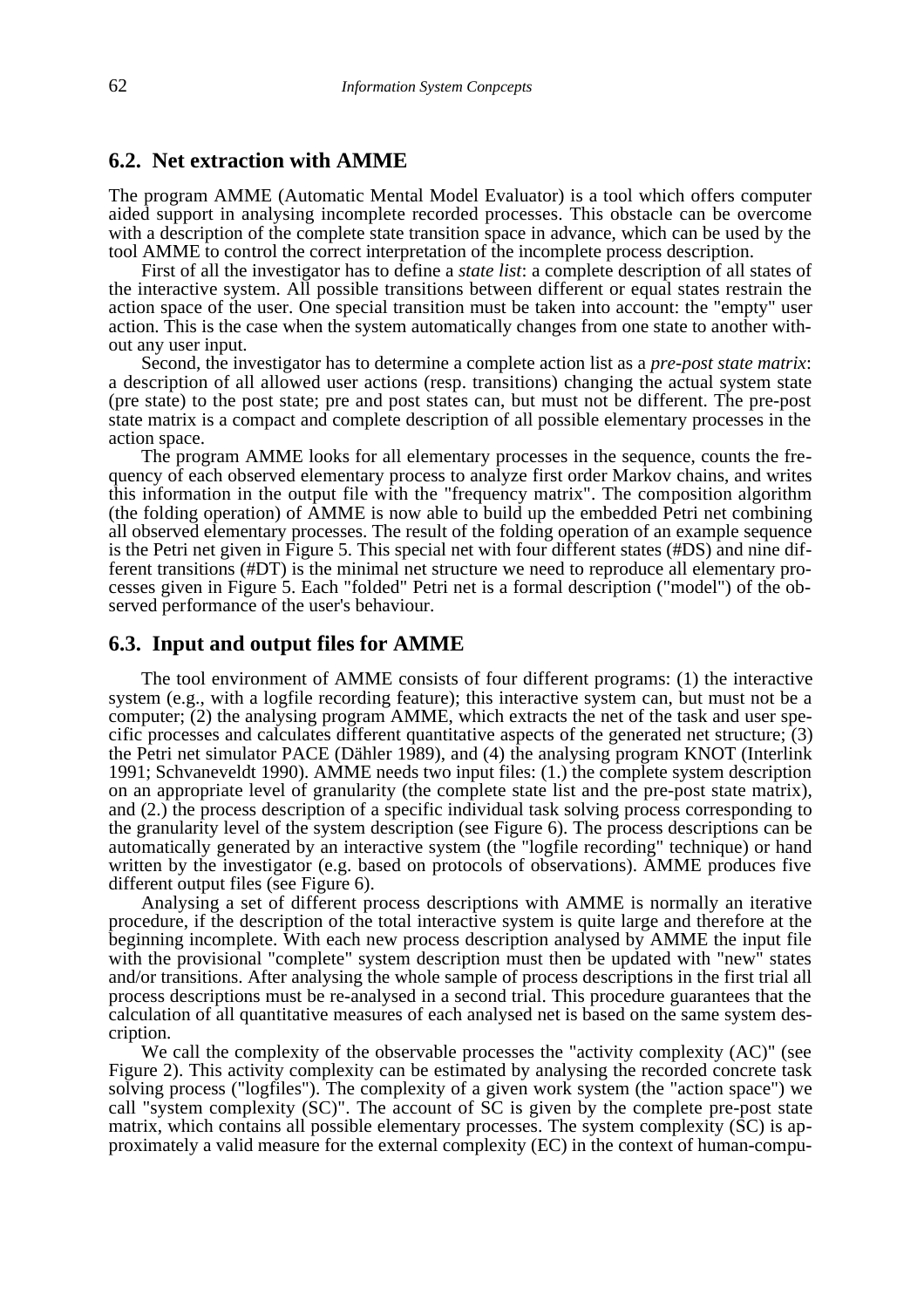ter interaction. The complexity (AC) of the observable processes of beginners should be on average larger than the complexity of the observable processes of experts.



**Figure 6** The analysing program AMME requires two input files and generates five different output files: (1) a net description for the Petri net simulator PACE, (2) an adjacency matrix for the Pathfinder software KNOT, (3) a frequency matrix to analyze first order Markov chains, (4) a plain text file with the quantitative measures, and (5) a graphic output.

#### **6.4. Definition of complexity**

One important difference between beginners and experts is the complexity of their mental model (Bainbridge 1991, 343). The beginners have a simple mental structure, so they have to behave in a more heuristic manner to operate an interactive system. On the other hand, the structures of the mental model of the experts are more or less correct representations of the system structure, so they can behave efficiently to solve given tasks. We therefore assume that the mental model of an expert is more comprehensive than that of a beginner. This assumption can be tested by comparing the complexity of the observable processes of beginners and experts.

To measure complexity we introduce the  $C_{\text{cycle}}$  metrics (the "cyclomatic number") of McCabe (1976).  $C_{\text{cycle}}$  is a measure to calculate the number of linear independent cycles of a plane and coherent net.  $C_{\text{cycle}}$  is a useful quantity that measures the amount of interconnectivity (complexity). The advantages and disadvantages of four different quantitative measures of complexity have been discussed in Rauterberg  $(1992)$ ; C<sub>cycle</sub> proved to be the most effective measure.

The complexity measured with  $C_{\text{cycle}}$  is defined by the difference of the total number of connections (#F: flow relation) and the sum of the total number of states and of transitions (#S: state  $+$  #T: transitions). The parameter P is a constant that corrects the result of Formula 2 in the case of a sequence  $(\#F - (\#S + \#T) = -1)$ ; the value of P in this context is 1. The semantic of C<sub>cycle</sub> can be described by the number of "holes", "loops" or "cycles" in a net.

"Cyclomatic number" 
$$
C_{\text{cycle}} := #F - (#S + #T) + P
$$
 with P=1 (2)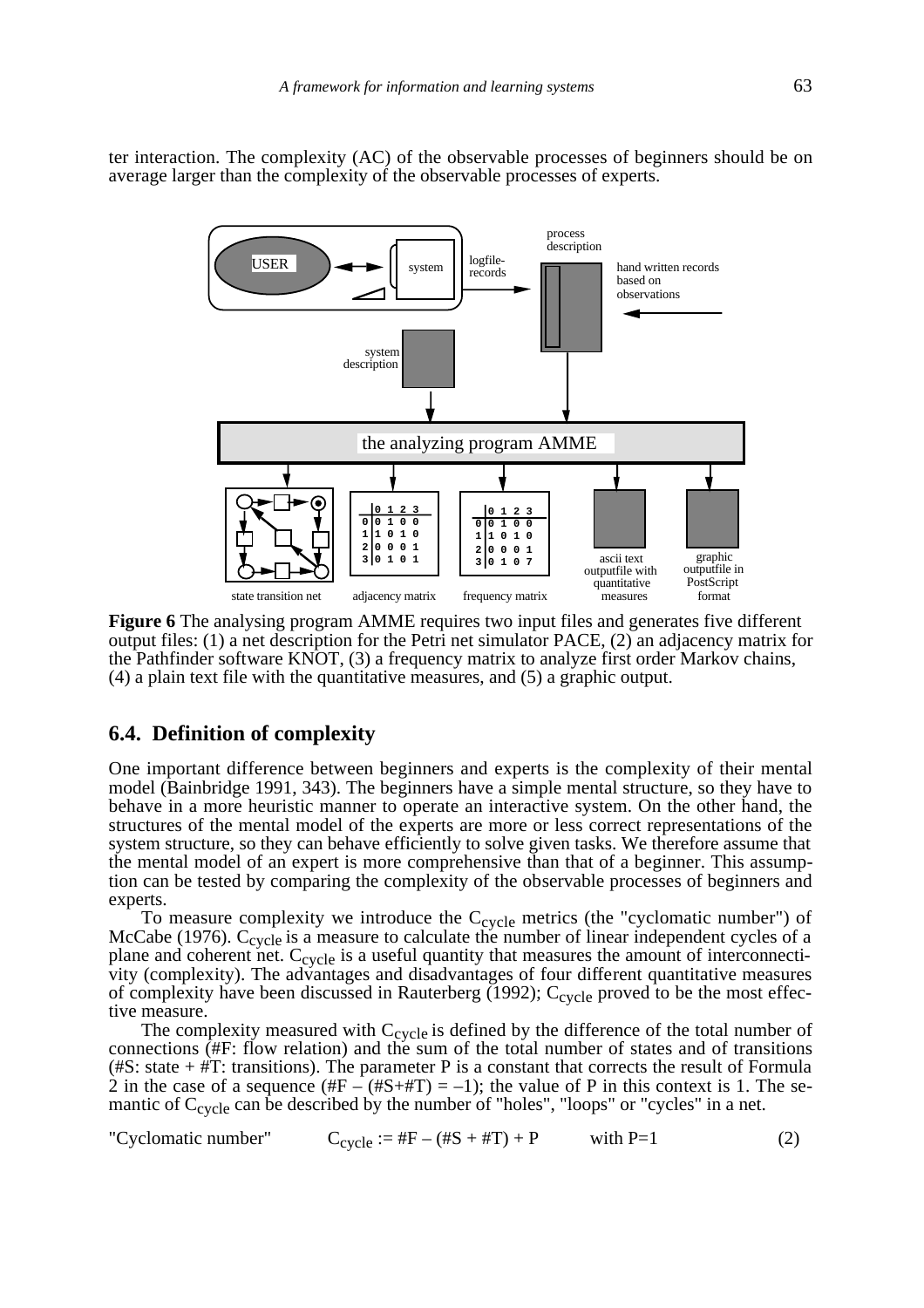The measure C<sub>cycle</sub> of the net example in Figure 5 is  $#F - (#S + #T) + P = 18 - 13 + 1 = 6$ ; the complexity of the underlying sequential task solving process is zero (a sequence has no cycles)!

#### **6.5. Results and Conclusion**

Cognitive complexity has been defined as "an aspect of a person's cognitive functioning, which at one end is defined by the use of many constructs with many relationships to one another (complexity) and at the other end by the use of few constructs with limited relationships to one another (simplicity)" (Pervin 1984, 507). Transferring this broad definition to human computer interaction could imply that the complexity of the user's mental model of the dialog system is given by the number of known dialog contexts ("constructs") on one hand, and by the number of known dialog operations ("relationships") on the other hand. To measure the complexity of a mental model which generates an observable process, a "mapping" procedure from the observable process description to the embedded structure of this process is necessary. This "mapping" procedure can be done with the folding operation in the context of Petri nets. The "activity complexity" of the folded net (based on the "cyclomatic number") is defined as:

"Activity complexity"  $AC := \#F - (\#DS + \#DT) + 1$  (3)

We can show, that the complexity of the observable task solving behaviour (the "activity complexity"; AC) of beginners is significantly larger than the complexity of the observable behaviour of the experts (Rauterberg 1993). The difference between beginners and experts can be fully explained using the "task solving time" as a covariate in the analysis of variance, but not the differences among the four tasks. This is a strong hint, that the "activity complexity" (AC) depends only on task features.

The Spearman rank correlation (r) between the "total computer experience" (measured with a questionnaire) and the mean of AC (averaged over tasks) is:  $r = -.682$  (N=12; p $\leq .02$ ). This important result indicates, that the complexity of the observable actions correlates negatively with the complexity of the cognitive structure (the "mental model"). So, the complexity of the necessary task knowledge can be either observed and measured with AC or is embedded in the cognitive structure. If the cognitive structure is too simple, then the concrete task solving process must be carried out with many heuristics or trial and error strategies. Learning how to solve a specific task with a given system means, that AC decreases and the complexity of the mental model increases (MC).

#### 7 LEARNING AND ACTIVITY

Learning is a permanent process that changes our long-term knowledge base in an irreversible way. The structure of our long-term memory changes to more complexity and higher abstraction. Bateson (1972) developed a hierarchical concept of four different learning stages that reflects different levels of abstraction. The basic idea of Bateson's concept is that the variety on one level can be reduced to an *invariant structure*. This invariant structure forms the next higher, more abstract level of learning. Learning implies abstraction. Humans under non standardised and not fixed conditions evolve during their lifetime very abstract invariants. Actual research is done under the topic of 'meta-cognition' and 'meta-learning' (Weinert and Kluwe 1984). Learning as a driving force for irreversible developments is the most underestimated factor in human behaviour, especially in the work and organisational context.

Neisser (1976) was one of the first researcher, who tried to integrate activity, perception, and learning (see Figure 7). He emphasised that human experience depends on the stored mental schema, which guide explorative behaviour and the perception of external context. Learning increases constantly the complexity of the mental model (see Figure 4). This is an ir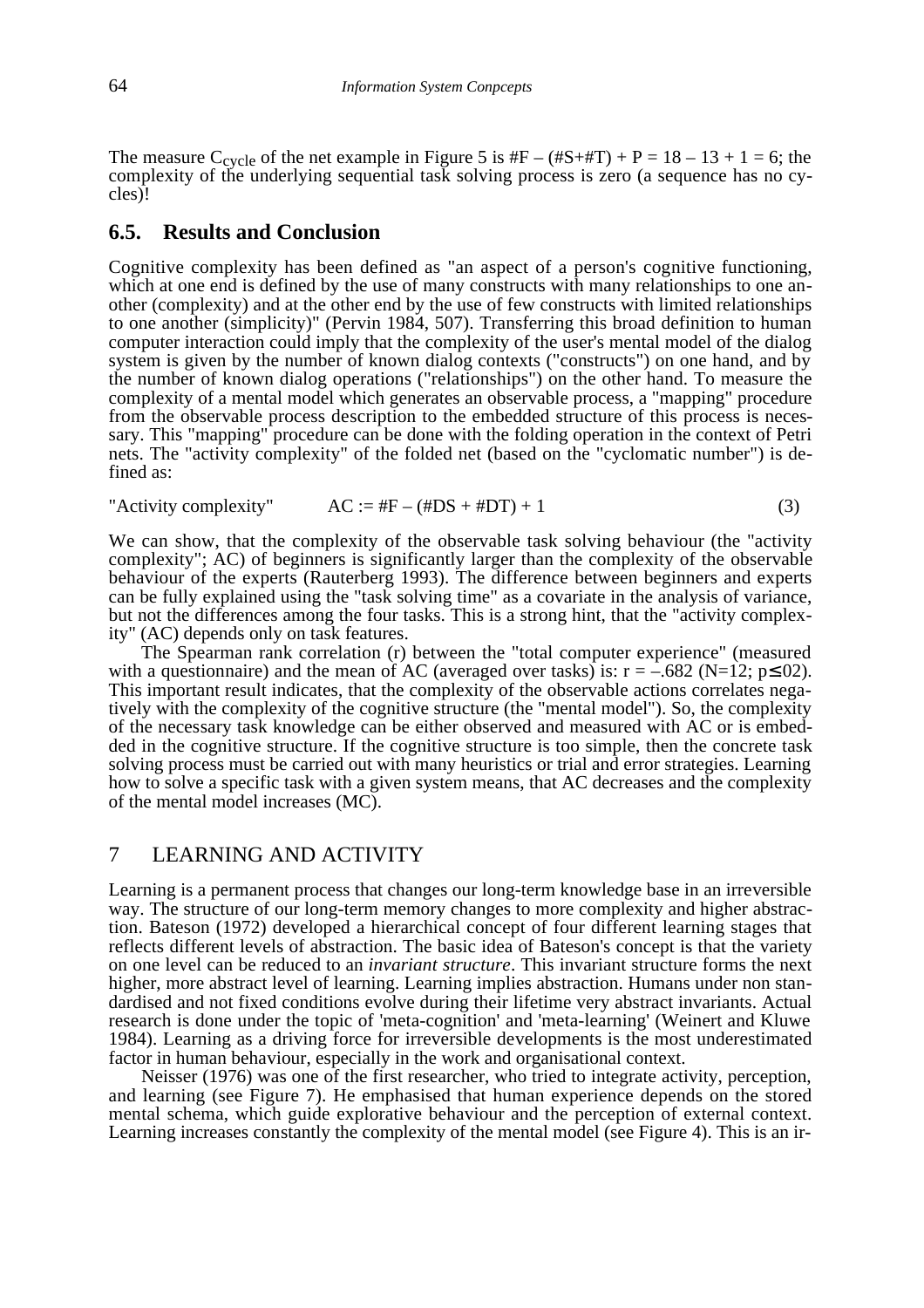reversible process. One consequence is, that the contextual complexity must increase appropriately to fit the human needs for optimal variety.



**Figure 7** The perceptual cycle (following Neisser 1976, 21).

The empirical results in Rauterberg (1993) indicate, that the complexity (AC) of the observable processes of beginners is larger than the complexity of experts. We concluded that the activity complexity is negatively correlated with the complexity of the underlying mental model (MC). Thus it is possible to estimate the cognitive complexity based on the measurement of the activity complexity, the measurement of the system complexity (EC) and the measurement of the task complexity (for a more detailed discussion see Rauterberg 1992).

#### 8 ACTIVITY AND INFORMATION

Weizsäcker (1974) differentiated the concept of 'information' into two aspects: (1) 'Singularity of the first time', and (2) 'confirmation and redundancy'. For both aspects we can find two different research traditions in psychology: (1) novelty and curiosity (Berlyne 1960, Hunt 1963, Voss and Keller 1981), and (2) dissonance theory (Festinger 1957, Irle 1975, Frey 1981). Both research tracks are only loose coupled till today. A context with sensory deprivation has not enough positive incongruity or even negative incongruity. On one side, a human will leave a context with very low incongruity (to little difference to context complexity), and on the other side with very high incongruity (to much context complexity; see Figure 8). In between we have the range of positive emotions with behaviour, which increase novelty on one side, and on the other side that increase confirmation and redundancy, or reduce dissonance.

Paritsis and Steward (1983) considered that the needs of "Natural Intelligent Systems" for information and variety can change according to the rate of their satisfaction. They argue that humans are seeking satisfaction and development, and that there is a *need for information* and variety, which facilitate development. This need for variety and the relationship to satisfaction is also valid in work contexts. "The most common source of interest is variety" (Walker and Marriott 1951, 182). Paritsis (1992) suggests that there is an optimum variety, which maximises the rate of development and evolution. Ulich (1974) expects the same relationship between task complexity and the efficiency of work. In particular for a given human, context and time is an optimum variety (and information) in the context, "which is a) as low to enable the organism to be adapted on the basis of its requisite variety, b) as high to allow and induce development, c) at the same time does not produce overload or under-load stress" (Paritsis 1992, 35).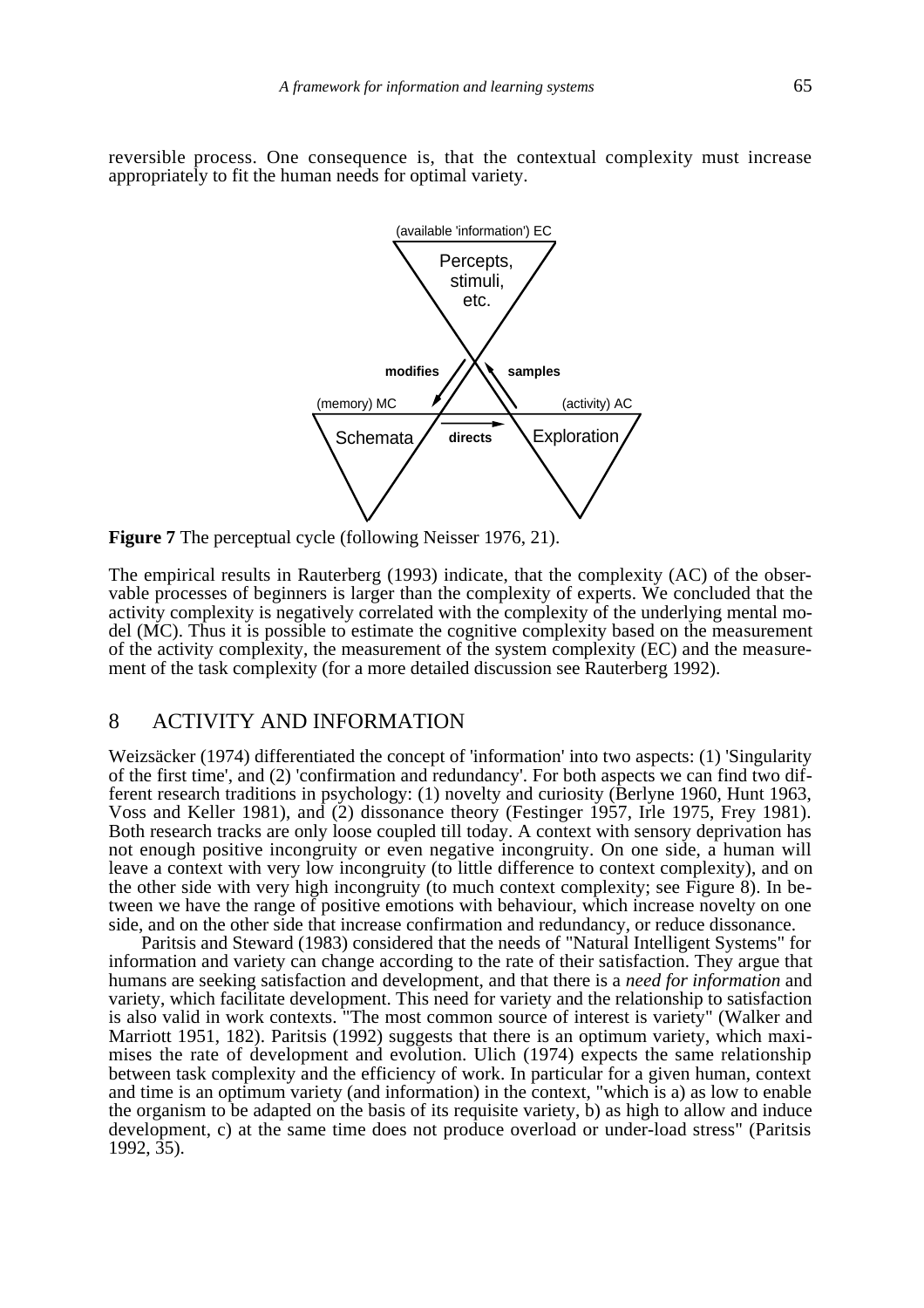

**Figure 8** The coherence between positive incongruity, emotions and observable behaviour (following Streuffert & Streuffert 1978, 201).

Overall we assume a reverse U-curve as the summarised coherence between incongruity and information (see Figure 9). If a human has to behave for a while in a total fixed and stabile context and he has a normal learning rate, then -- after a while -- he must start to increase the incongruity. This can be done on two different ways: (a) increasing the complexity of the context or the perception of it, and/or (b) reducing the complexity of the mental model. Way (b) implies the possibility of 'forgetting', decrease of the learning rate or the manipulation of the perception mechanisms (suppression). Way (a) is often preferred and is characterized by exploratory behaviour (the 'tendency to increase novelty', see Figure 8).



**Figure 9** The summarised coherence between positive incongruity and information.

The structure of our long-term memory changes itself -- caused by learning -- to more complexity and higher abstraction (cf. Figure 4). This dependency was empirical investigated by Raab and Ebner (1982). Raab and Ebner presented musical stimuli of different complexity (EC) to three groups of different mental complexity (MC: experience with music): (a) technical students with low experience, (b) students of pedagogy with medium experience, and (c) students of music with large experience. Raab and Ebner got two important results: (1.) The subjective ratings of the 'informativeness' of the stimuli have an inverted U-shaped function in relation to the complexity of the stimuli, and  $(2)$  the optima of the inverted  $\tilde{U}$ -shaped functions are different between groups; the optimum depends on the amount of experience.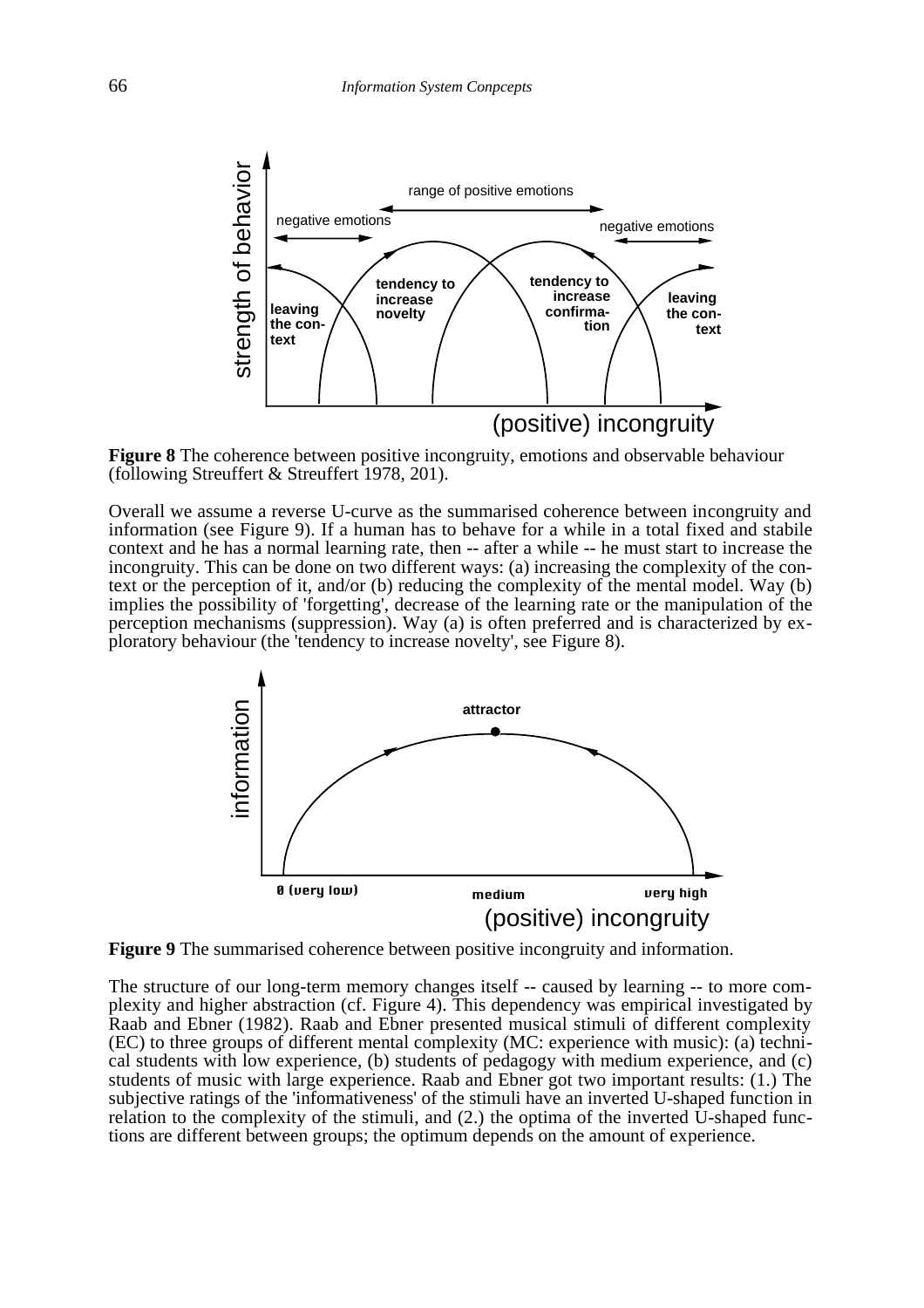Boreham (1993, personal communication) described the different reactions of nurses and high qualified physicians in a monitoring task during anaesthetisation. Humans with lower cognitive complexity (e.g., nurses) are more able to be satisfied informational in a context with constant variety than humans with higher cognitive complexity (e.g., physicians). The optimal incongruity level depends on the complexity of the cognitive structure.

We can conclude that in an *under-load situation* (I « 'individual optimum', see Figure 8) operators try to increase the complexity of their environment by different activities (see Table 3). If the sensory stimulation is too low and can not be increased in some other way (e.g., watching television or video), then operators tend to show locomotor exploration, manipulatory or investigatory behaviour (e.g., playing games). Task related actions, that could be classified as errors, are sometimes a subconscious, but a high rational strategy to increase external complexity.

**Table 3** Survey of activities classified along the dimension of "response-complexity" (from Brown & Gregory 1968, 810-811)

- 1.) *Basic information-processing mechanisms*, e.g., mechanisms governing the transfer of information from short-term memory storage to more permanent storage and comparisons of percepts with short- or long-term memory or expectancies derived therefrom.
- 2.) The *orienting response*, which involves information-processing mechanisms *plus* motor and physiological components such as changes in heart rate.
- 3.) Relatively *prolonged direction* of the receptors toward a source of stimulation (e.g., looking, listening, touching), which very likely involves the preceding processes plus motivational components such as those frequently denoted by terms like curiosity, boredom, monotony, aesthetic pleasantness.
- 4.) *Locomotor exploration*, which again involves the preceding but includes in addition the active movement of the organism toward a source of stimulation.
- 5.) *Manipulatory* or *investigatory behaviour*, which includes as a further component the effecting of some sort of change in the environment.
- 6.) *Integrated sequences* of the above, e.g., play in young organisms and various forms of artistic enterprise.

We can conclude that in an *over-load situation* (I » 'individual optimum', see Figure 8) operators try to reduce their activities. The results of Moray and Rotenberg (1989, 1337) suggest "that operators prefer to work only one fault at a time and that this 'cognitive lock-up' hinders recognition of further faults."

#### 9 CONSEQUENCES FOR THE DESIGN OF MAN-MACHINE SYSTEMS

Bainbridge (1982) describes very clearly the problems arising when an operator has to take over a complex process during a monitoring task (the vigilance problem). To take-over process control is especially problematic when the system runs into an unknown state. Training in a simulator is one possible consequence, better is permanent on-line control in the real process. High skilled operators tend to lose the potential to be aware of the whole process. They need a special qualification to get *open minded* (to increase the perceptual range).

If incongruity is too low, then humans try to increase the contextual complexity. This perspective allows us to have an alternative interpretation of human 'failures' in inescapable situations with information under-load (e.g., process monitoring in a steady-state). To increase the signal rate of the machine system artificially is not an appropriate design strategy for manmachine systems (Bainbridge 1982, 154). Job rotation and job enrichment can help to reduce information under-load, but not for a long time. Depending on the learning rate of the worker, we have to be aware of the monotony problematic.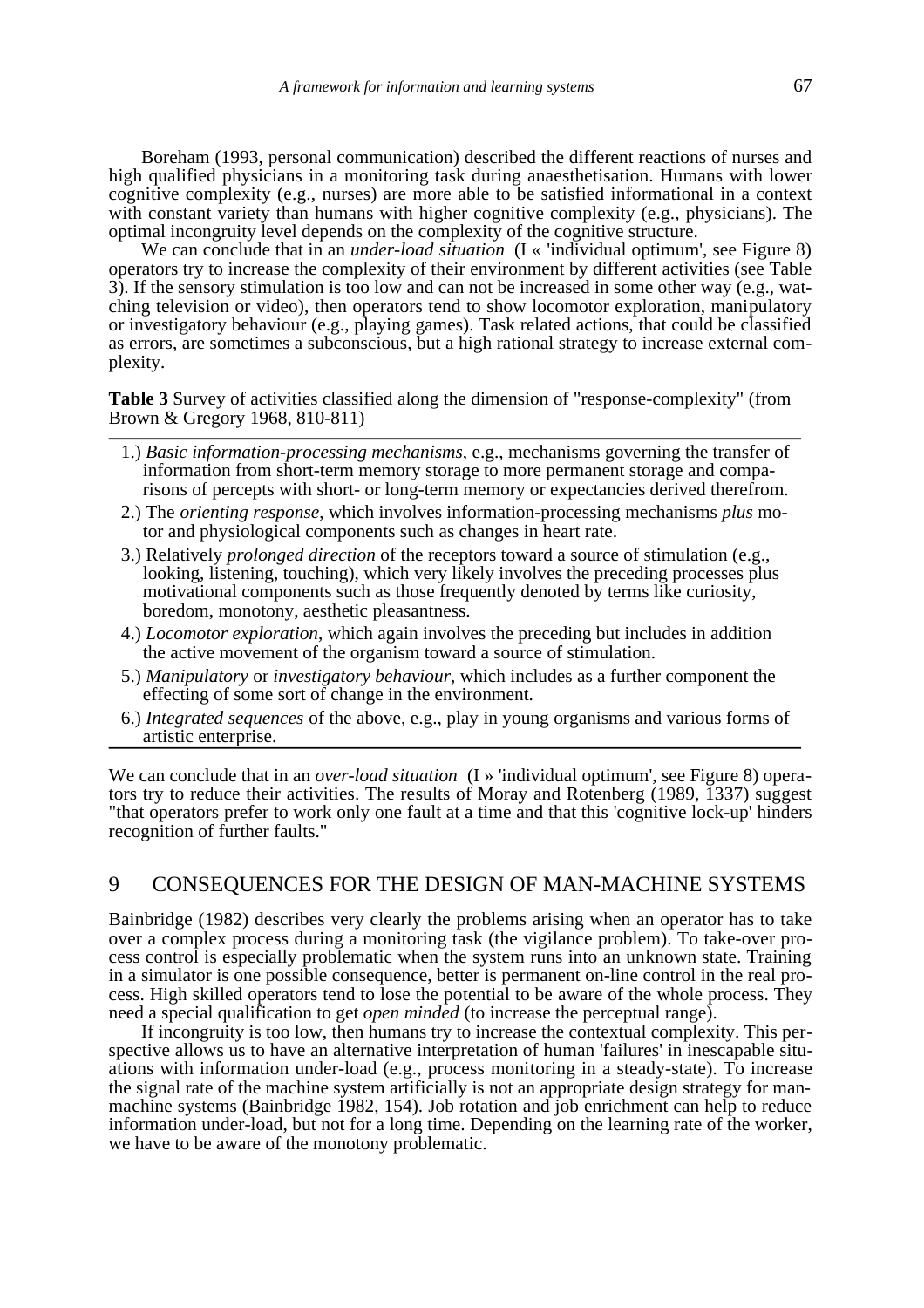The best solution is to involve the worker in the task solving process, especially when the task is a 'complete task' (Ulich et al 1991). Operators should have on-line control over the real process (Bainbridge 1982). Ulich (1983) formulated a global principle: differential and dynamic work design. There is no fixed 'one best way' for task solving processes. To satisfy the human need for variety (and optimal information) the work system must be flexible and customisable. Following Ulich's dynamic work design principle we have to increase continuously -- but not abrupt (as in alarm situations) -- the task and context variability over time. Of course, this demand leads to difficulties in complex system design. But, neglecting this demand we run directly into most of the ironies described by Bainbridge (1982).

#### 10 REFERENCES

- Ashby, R.W. (1958) Requisite variety and its implications for the control of complex systems. *Cybernetica,* **1**(2), 83-99.
- Bainbridge, L. (1982) Ironies of Automation, in *Analysis, Design, and Evaluation of Man-Machine Systems* (eds. G. Johannsen & J.E. Rijnsdorp), Düsseldorf: VDI/VDE, pp. 151-157.
- Bainbridge, L. (1991) The "cognitive" in cognitive ergonomics. *Le Travail humain,* **54**, 337-343.
- Bateson, G. (1972) *Steps to an Ecology of Mind*. New York: Chandler Publ.
- Berlyne, D.E. (1960) *Conflict, arousal, and curiosity*. New York: McGraw Hill.
- Brillouin, L. (1964) *Scientific Uncertainty and Information*. New York London: Academic Press.
- Brown, L.T. & Gregory, L.P. (1968) Attentional Response of Humans and Squirrel Monkeys to Visual Patterns: final studies and resume. *Perceptual and Motor Skills,* **27**(3), 787-814.
- Card, S.K. (1982) User Perceptual Mechanisms in the Search of Computer Command Menus. *Human Factors in Computer Systems*, (pp. 190-196), New York: ACM.
- Crutchfield, J. & Young, K. (1991) Computation at the Onset of Chaos, in *Complexity, Entropy and the Physics of Information* (ed. W. Zurek), Redwood: Addison-Wesley, pp. 223-269.
- Dähler, J. (1989) The Petri net simulator PACE (Pace Inc., Neptunstrasse 16, CH-8280 Kreuzlingen).
- Dörner, D. (1979) *Problemlösen als Informationsverarbeitung*. Stuttgart: Kohlhammer.
- Dörner, D., Schaub, H., Stäudel, T. & Strohschneider, S. (1988) Ein System zur Handlungsregulation. *Sprache & Kognition,* **7**(4), 217-232.
- Festinger, L.A. (1957) *A theory of cognitive dissonance*. Stanford: University Press.
- Folberth, O. & Hackl, C. (1986, eds.) *Der Informationsbegriff in Technik und Wissenschaft*. München: Oldenbourg.
- Fuchs-Kittowski K. (1992) Reflections on the Essence of Information, in *Software Development and Reality Construction* (eds. C. Floyd, H. Züllighoven, R. Budde & R. Keil-Slawik), Berlin: Springer, pp. 416-432.
- Furst, C.J. (1971) Automizing of visual attention. *Perception & Psychophysics,* **10**(2), 65-70.
- Frey, D. (1981) *Informationssuche und Informationsbewertung bei Entscheidungen*. Bern: Huber.
- Genrich, H.J., Lautenbach, K. & Thiagarajan, P.S. (1980) Elements of general net theory, in *Lecture Notes in Computer Science* vol. 84 "Net Theory and Applications". New York: Springer, 21-163.
- Grassberger, P. (1986) Toward a quantitative theory of self-generated complexity. *International Journal of Theoretical Physics,* **25**(9), 907-938.
- Hartley, R.V.L. (1928) Transmission of information. *Bell System Technical Journal,* **7**(3), 535-563.
- Hockey R. (1983, ed.) *Stress and Fatigue in Human Performance*. Chichester: Wiley.
- Hunt, J.M.V. (1963) Motivation inherent in information processing and action, in *Motivation and social interaction: cognitive determinants* (ed. O.J. Harvey), New York: Roland.
- Interlink, Inc. (1991) The KNOT software (P.O. Box 4086 UPB, Las Cruces, NM 88003, USA).
- Irle, M. (1975) *Lehrbuch der Sozialpsychologie*. Göttingen: Hogrefe.
- Kahneman, D. (1973) *Attention and Effort*. Englewood Cliffs: Prentice-Hall.
- McCabe, T. (1976) A complexity measure. *IEEE Transactions on Software Engineering*, **SE-2**(6), 308-320.
- Moray, N. & Rotenberg, I. (1989) Fault management in process control: eye movements and action. *Ergonomics*, **32**(11),1319-1342.
- Neisser, U. (1976) *Cognition and Reality*. San Francisco: Freeman.
- Nørretranders, T. (1991) *Mærk verden*. Kopenhagen: Gyldendal.
- Paritsis, N. (1992) Towards a law of optimum variety, in *Cybernetics and System Research '92* Vol. I. (ed. R. Trappl), Singapore: World Scientific, pp. 35-40.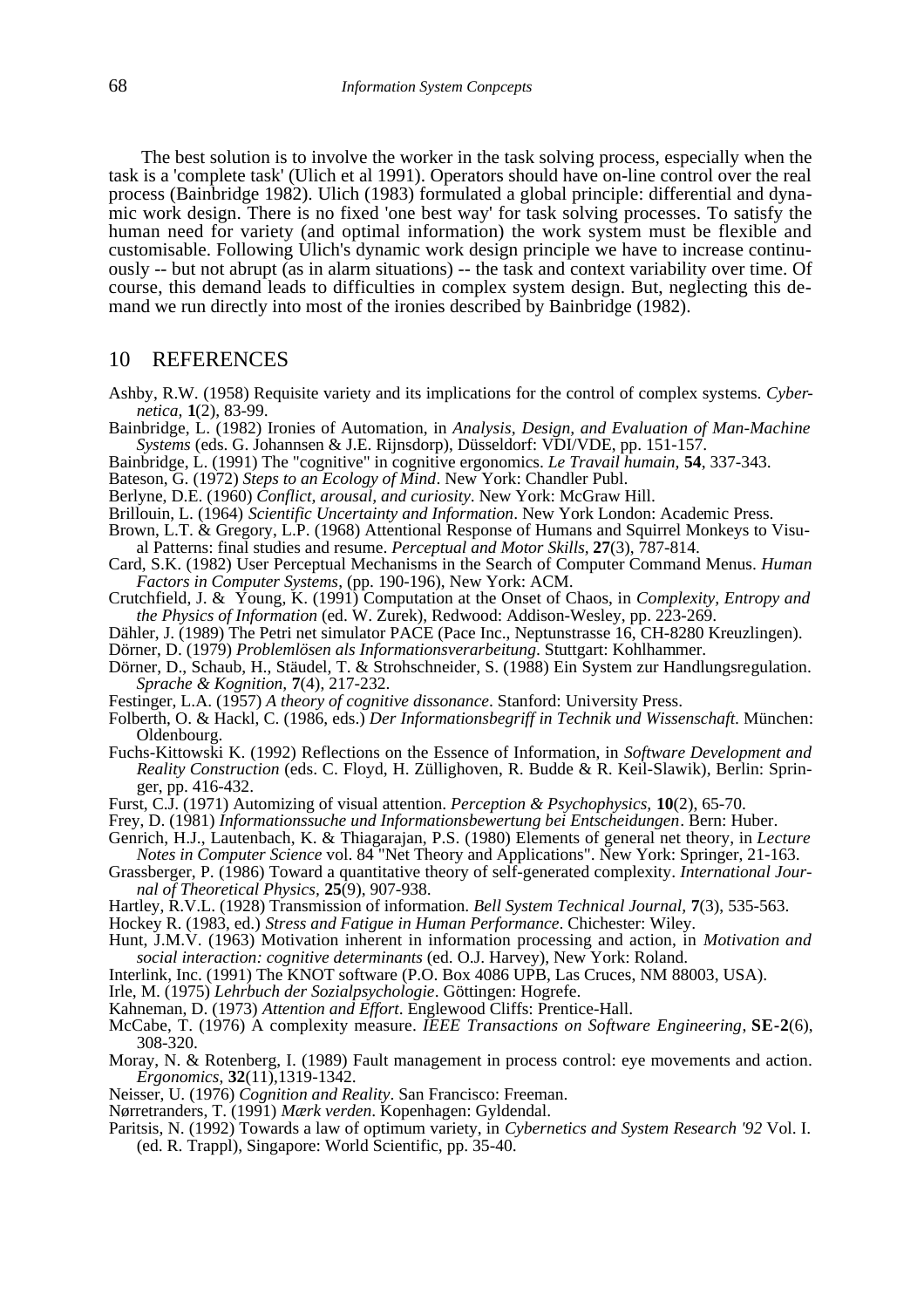- Paritsis, N. & Steward, D. (1983) Satisfaction and the development of socio-cultural systems through the control of interactions, in *The relations between major problems and system learning* Vol. II. (ed. G. Lasker), Seaside California, Society for General System Research, Intersystems Publ.
- Pervin, L.A. (1984) *Personality*. New York: Wiley.
- Peterson, S.J. (1981) *Petri net theory and the modeling of systems*. Englewood Cliffs: Prentice Hall.
- Raab, E. & Ebner, H. (1982) Rhythmus und musikalisches Erleben: der affektive Eindruck einstimmiger rhythmischer Strukturen von variierender Komplexität. *Zeitschrift für experimentelle und an-*
- *gewandte Psychologie*, **29**(2), 315-342. Rauterberg, M. (1989) Über das Phänomen "Information", in *Zur Terminologie in der Kognitionsforschung* (Arbeitspapiere der Gesellschaft für Mathematik und Datenverarbeitung Nr. 385, pp. 219- 241), St. Augustin: GMD.
- Rauterberg, M. (1992) A method of a quantitative measurement of cognitive complexity, in *Human-Computer Interaction: Tasks and Organization* (eds. G. van der Veer, M. Tauber, S. Bagnara, and M. Antalovits), Roma: CUD, pp. 295-307).
- Rauterberg, M. (1993) AMME: an automatic mental model evaluation to analyze user behaviour traced in a finite, discrete state space. *Ergonomics,* **36**(11), 1369-1380.
- Reynolds, V. & Jones N.B. (1978, eds.) Human Behaviour and Adaptation, in *Symposia of the Society for the Study of Human Biology*, Vol. 18, London: Taylor & Francis.
- Schvaneveldt, R.W. (1990) *Pathfinder associative networks studies in knowledge organization* Norwood: Ablex Publishing.
- Shannon, C. (1962) *The mathematical theory of communication*. Urbana.
- Smith, R.P. (1981) Boredom: A Review. *Human Factors,* **23**(3), 329-340.
- Streuffert, S. & Streuffert, S.C. (1978) *Behavior in the Complex Environment*. New York: Wiley.
- Thomas, E. L. & Lansdown, E. L. (1963) Visual search patterns of radiologists in training. *Radiology,* **81**, 288-292.
- Topsøe, F. (1974) *Informationstheorie.* Stuttgart: Teubner.
- Ulich, E. (1974) Die Erweiterung des Handlungsspielraumes in der betrieblichen Praxis. *Industrielle Organisation,* **43**(1), 6-8.
- Ulich, E. (1983) Differentielle Arbeitsgestaltung ein Diskussionsbeitrag. *Zeitschrift für Arbeitswissenschaft,* **37**(1), 12-15.
- Ulich, E. (1987) Umgang mit Monotonie und Komplexität. *Technische Rundschau,* **5**, 8-13.
- Ulich, E., Rauterberg, M., Moll, T., Greutmann, T. & Strohm, O. (1991) Task orientation and user-oriented dialog design. *International Journal of Human-Computer Interaction,* **3**(2), 117-144.
- Völz, H. (1991) *Grundlagen der Information.* Berlin: Akademie Verlag.
- Voss H.-G. & Keller, H. (1981, eds.) *Neugierforschung: Grundlagen, Theorien, Anwendungen*. Weinheim: Beltz.
- Walker, J. & Marriott, R. (1951) A study of some attitudes to factory work. *Occupational Psychology,* **25**, 181-191.
- Weinert, F. & Kluwe, R. (1984, eds.) *Metakognition, Motivation und Lernen*. Stuttgart: Kohlhammer.
- Weizsäcker von, E. (1974) Erstmaligkeit und Bestätigung als Komponenten der pragmatischen Information, in *Offene Systeme,* Band I. Beiträge zur Zeitstruktur von Information, Entropie und Evolution (ed. E. von Weizsäcker), Stuttgart: Klett.
- Yerkes, R.M. & Dodson, J.D. (1908) The relation of strength of stimulus to rapidity of habit-formation. *Journal of Comparative Neurology of Psychology*, **18**, 459-482.
- Zucker, F. (1974) Information, Entropie, Komplementarität und Zeit, in *Offene Systeme,* Band I. Beiträge zur Zeitstruktur von Information, Entropie und Evolution (ed. E. von Weizsäcker), Stuttgart: Klett.
- Zurek, W. (1991, ed.) *Complexity, Entropy and the Physics of Information.* Redwood: Addison-Wesley.

#### 11 BIOGRAPHY

Matthias Rauterberg was born 1954 in Berlin (Germany). Diploma in Psychology and in Informatics from the University of Hamburg. Senior scientist at the Work and Organizational Psychology Unit (IfAP) of the Swiss Federal Institute of Technology (ETH), Zürich.

*Research interests:* User oriented requirement engineering, measurement of usability, multimedia system design, cognitive ergonomics.